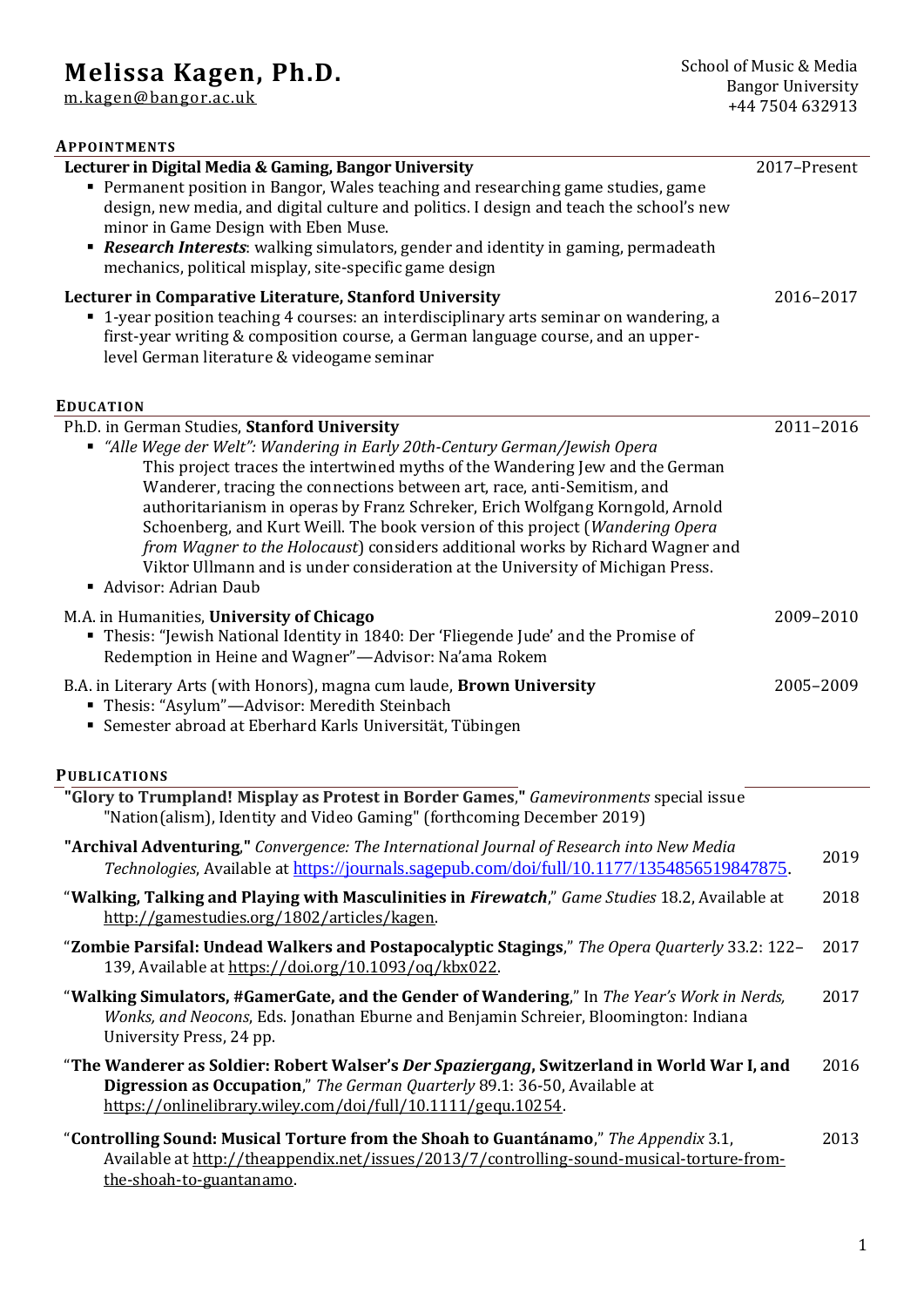| <b>KEYNOTES AND GUEST LECTURES</b>                                                                                                       |                  |
|------------------------------------------------------------------------------------------------------------------------------------------|------------------|
| Geographies of Gaming and Virtual Reality, symposium. Keynote lecture.                                                                   | <b>July 2019</b> |
| Media, Communication and Cultural Studies Association, Postgraduate Network<br>Conference. Keynote lecture.                              | <b>July 2019</b> |
| No Culture Is "Low" Culture, Symposium. Keynote lecture.                                                                                 | April 2019       |
| Inexorable Wandering in Der Kaiser von Atlantis. Guest lecture.                                                                          | Feb. 2019        |
| Musically Mapping Controlled Space, University of Minnesota. Guest lecture.                                                              | Feb. 2013        |
| Musical Geographies of Torture, Art Center College of Design, Pasadena, CA. Guest lecture.                                               | Nov. 2012        |
| <b>CONFERENCE PRESENTATIONS</b>                                                                                                          |                  |
| "Late Capitalism: Archives, Corpses, and The Return of the Obra Dinn," ELO (Electronic<br>Literature Organization), Cork, Ireland.       | <b>July 2019</b> |
| "80 Days of Queerness and Decolonization," ELO, Cork, Ireland.                                                                           | <b>July 2019</b> |
| "Boys and their Brains: Neuro(a)typicality and Gamer Masculinity," ELO (Electronic<br>Literature Organization), Cork, Ireland.           | <b>July 2019</b> |
| "Archival Adventuring," DiGRA (Digital Games Research Association), University of Turin.                                                 | <b>July 2018</b> |
| "Archival Adventuring," BACLS (British Association for Contemporary Literary Studies),<br>University of Loughborough.                    | <b>July 2018</b> |
| "Glory to Trumpland! Misplay as Protest in Immigration Games," 1968/2018 conference,<br>University of Warwick.                           | <b>July 2018</b> |
| "Archival Adventuring," Play/Pause Symposium, University of Birmingham.                                                                  | Jan. 2018        |
| "Glory to Trumpistan! Procedural Ethics and Transformative Play in Papers, Please,"<br>MLA (Modern Language Association), New York City. | Jan. 2018        |
| "Deferral, Digression, and The Eternal Road," Association for Jewish Studies (AJS), San Diego.                                           | Dec. 2016        |
| "Video Games in the Second Language Classroom," ACTFL (American Council for the<br>Teaching of Foreign Languages), Boston.               | Nov. 2016        |
| "Script Scoring in the L2 Classroom," ACTFL, Boston.                                                                                     | Nov. 2016        |
| " 'Technical Means': Heimito von Doderer and the Modern Novel," Seminar, GSA (German<br>Studies Association), San Diego.                 | Sept. 2016       |
| "The Path: Red Riding Hood and Wandering Video Games," MLA, Austin.                                                                      | Jan. 2016        |
| "Place and Placelessness in Arnold Schoenberg," MLA, Vancouver.                                                                          | Jan. 2015        |
| "Wandering in Video Games," MLA, Vancouver.                                                                                              | Jan. 2015        |
| "Words, Music, and Politics in Der Jasager," GSA, Denver.                                                                                | Oct. 2013        |
| "Musical Geographies of Torture," Music in Detention, Göttingen University.                                                              | Mar. 2013        |
| "Musical Memory in Richard Strauss and Hugo von Hofmannsthal's Elektra," Hauntings<br>(Graduate conference), University of Michigan.     | Oct. 2012        |
| "Music and Torture: A Spatial History," Music on the Edge (Graduate conference), University<br>of California, Santa Barbara.             | May 2012         |

#### **TEACHING EXPERIENCE**

#### **Lecturer at Bangor University**

## **Game Studies: Core Concepts (Students in Year 1)**

Students learn the core principles of games, the history of videogaming, and the many varieties of play. Each week, we play and critically debate digital, physical, and immersive games through the schemas of rules, play, and culture. Before students can

Fall 2017 & Fall 2018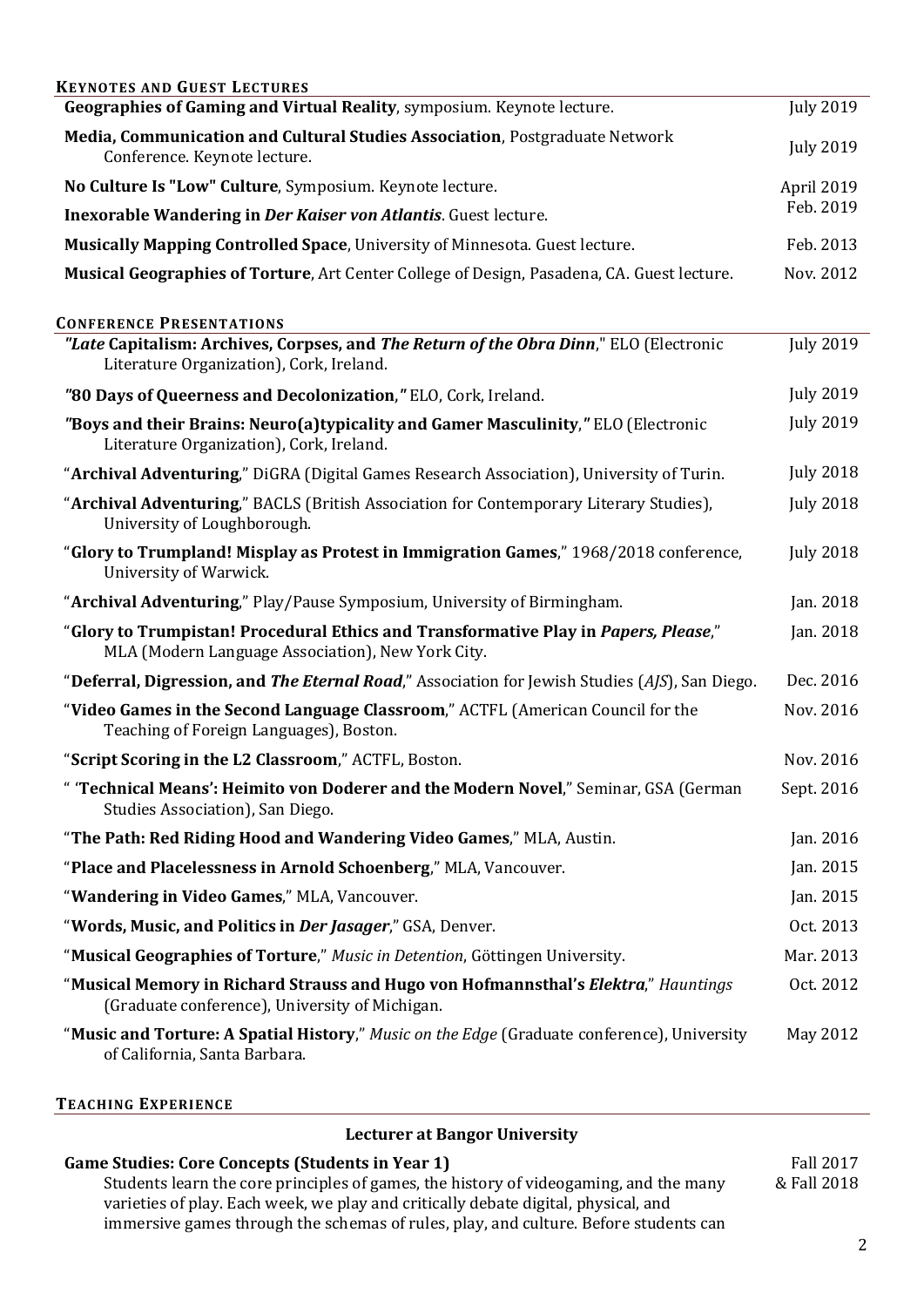| begin to design games, they must first consider the designer's ethical and creative<br>responsibilities, within the industry and in society at large.<br>Assignments: Game Journal (5 entries, 1000 words each), Research Poster                                                                                                                                                                                                                                                                                                                                                              |                  |
|-----------------------------------------------------------------------------------------------------------------------------------------------------------------------------------------------------------------------------------------------------------------------------------------------------------------------------------------------------------------------------------------------------------------------------------------------------------------------------------------------------------------------------------------------------------------------------------------------|------------------|
| <b>Graduate Research Design (Masters students)</b><br>This module prepares students to design, plan and complete a major research project<br>(practice-based or empirical), including identifying a research paradigm, selecting a<br>qualitative or quantitative approach and methodological strategy, and constructing<br>research questions.<br><b>Assignments: Research Proposal Draft, Research Poster, Research Proposal</b>                                                                                                                                                            | <b>Fall 2017</b> |
| Gaming & Virtual Environments (Students in Years 2 & 3)<br>Students investigate the lively contemporary field of computer-mediated simulations<br>and immersive environments by deeply analyzing a single game of their choosing<br>through multiple lenses. Students investigate issues surrounding ludology, explore<br>critical approaches to videogames, and chart the evolution of various game genres.<br>Students then use this knowledge to design and produce a site-specific game.<br>Assignments: Research Poster, Site-specific Game Prototype (Bangor Arcade),<br>Research Essay | Spring 2018      |
| Game Design 2: Levels and Mechanics (Students in Year 2)<br>Students learn how to design game levels and mechanics, considering how a level's<br>aesthetics, rules, characters, events, and narrative interact with each other to create a<br>world. Students create prototypes using an iterative design paradigm and execute<br>playtests with other media students 3x/semester. Students learn to use GameMaker<br>Studio 2 to create their digital prototype.<br>Assignments: Paper Prototype, Digital Prototype, 3 Playtests                                                             | <b>Fall 2018</b> |
| <b>Game Development (Students in Year 2)</b><br>Students acquire and improve their skills in 3D development and apply their<br>worldbuilding and level design skills to the creation of a 3D game. They utilize rapid<br>iterative prototyping and test the technical feasibility of their ideas using Unity. In<br>addition to a workable 3D prototype, students maintain a production diary that includes<br>plans, revisions and critical reflection on process.<br><b>Assignments: Digital Prototype, Production Diary</b>                                                                | Spring 2019      |
| Wandering: Videogames, Performance, and Protest (Students in Year 3)<br>This module looks at walking as a performative act and considers 20th and 21st century<br>responses to wandering in philosophy, theater, literature, video games, and protest<br>movements. Students read digressive texts, grapple with philosophies and protest ideas<br>from Walter Benjamin to Congressman John Lewis, and play Walking Simulators.<br>Assignments: Site-Specific Performance, Protest Design, Walking Sim Design                                                                                 | Spring 2019      |
| <b>Lecturer at Stanford University</b>                                                                                                                                                                                                                                                                                                                                                                                                                                                                                                                                                        |                  |
| <b>Education as Self-Fashioning</b><br>This course considers education not as training in external knowledge or skills but as a<br>lifelong process of development and growth in which an individual cultivates her or his<br>spiritual, cultural and social sensibilities. In addition to once weekly seminar<br>discussions, students participate in intensive writing-and rhetoric instruction. I taught<br>the writing-and-rhetoric section of the class.                                                                                                                                 | <b>Fall 2016</b> |
| Assignments: 3 Essays, each of which go through 3 rounds of formal revision<br><b>Introductory German (GERLANG 001, Stanford Language Center)</b><br>Students learn speaking, reading, writing, and listening skills in German, using<br>authentic materials and an interactive approach, with emphasis on developing<br>communicative expression.<br><b>Assignments:</b> 5 Quizzes, 1 Presentation, and Daily Homework                                                                                                                                                                       | <b>Fall 2016</b> |
| Wandering in Videogames, Performance, Philosophy and Protest<br>This course looks at walking as a performative act and considers 20th and 21st century<br>responses to wandering in philosophy, theater, literature, video games, and protest                                                                                                                                                                                                                                                                                                                                                 | Spring 2017      |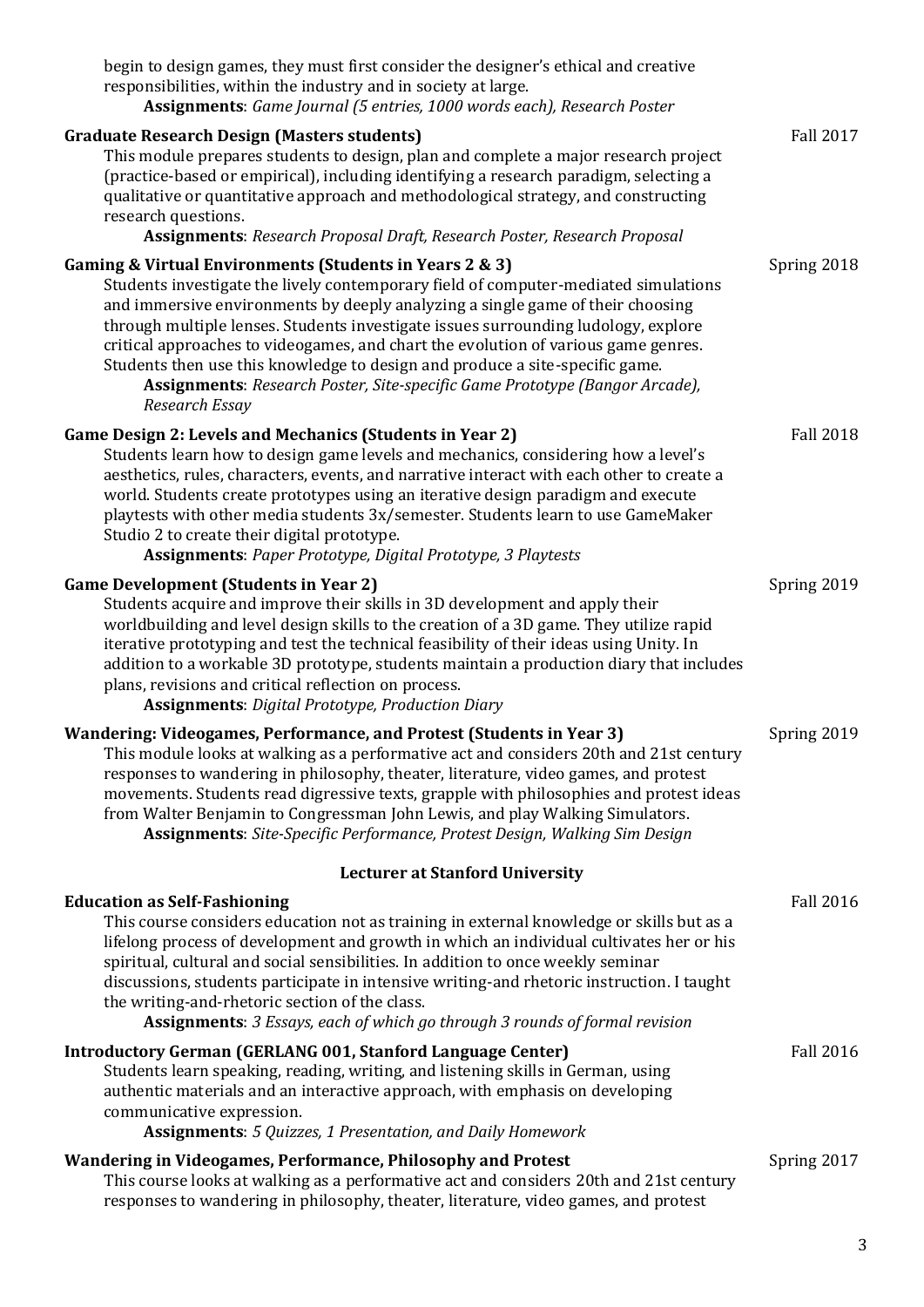| movements. Students connect the threads between Baudelaire and #GamerGate,<br>Virginia Woolf and Journey, the revolution of 1968 and the #BlackLivesMatter.<br>Assignments: Site-Specific Performance, Protest Design, Walking Sim Design                                                                                                                                                                                                                                                                                                                           |                                                                                                                                |
|---------------------------------------------------------------------------------------------------------------------------------------------------------------------------------------------------------------------------------------------------------------------------------------------------------------------------------------------------------------------------------------------------------------------------------------------------------------------------------------------------------------------------------------------------------------------|--------------------------------------------------------------------------------------------------------------------------------|
| Madness: Mental Institutions in German Literature, Film, and Video Games<br>Advanced German seminar looking at the representations of clinics and sanatoriums in<br>classic German texts of the 20th century, engaging critically with these representations<br>and the ways in which insanity and illness are depicted. Texts include Das Cabinet des<br>Doktor Caligari, Der Zauberberg, Die Blechtrommel, Die Physiker, and the mysterious<br>point-and-click adventure game Edna Bricht Aus. Taught in German.<br><b>Assignments: Presentation, Final Essay</b> | Spring 2017                                                                                                                    |
| <b>Graduate Teaching Experience at Stanford University</b>                                                                                                                                                                                                                                                                                                                                                                                                                                                                                                          |                                                                                                                                |
| <b>Instructor: Stanford Language Center</b>                                                                                                                                                                                                                                                                                                                                                                                                                                                                                                                         | 2012-2015                                                                                                                      |
| For these courses, I was responsible for all teaching, lesson planning, and grading.<br>• Novice-Intermediate conversation (GERLANG 020A)<br>• Intermediate Mid-Advanced High (GERLANG 021)<br>Intensive 3-week version of Gerlang 003 (GERLANG 05C)<br>• Novice High-Intermediate Low (GERLANG 002)<br>• Intermediate Low-Intermediate Mid (GERLANG 003)<br>• Novice High-Intermediate Low (GERLANG 002)<br>Novice Low-Novice Mid (GERLANG 001)<br>• Novice-Intermediate conversation (GERLANG 020A)                                                               | Spring 2015<br>Winter 2015<br>Summer 2014<br><b>Fall 2013</b><br>Spring 2013<br>Winter 2013<br><b>Fall 2012</b><br>Spring 2012 |
| <b>Teaching Assistant: Poetic Thinking Across Media</b><br>Upper-level comparative literature course, for which I led discussions on literary,<br>filmic, and videogame texts, responded to student writing assignments, and designed<br>an annotation tool to encourage students to think poetically online as well as in<br>writing and speaking.                                                                                                                                                                                                                 | <b>Fall 2014</b>                                                                                                               |
| <b>Co-Instructor: What is German Literature?</b><br>Survey literature course in German. I helped to design the syllabus, gave lectures and<br>interactive lessons, co-wrote midterm and final exams, co-created lesson plans, and<br>directed theater activities (scoring monologues, analyzing and performing scenes).                                                                                                                                                                                                                                             | <b>Fall 2013</b>                                                                                                               |
| Teaching workshops and additional experience                                                                                                                                                                                                                                                                                                                                                                                                                                                                                                                        |                                                                                                                                |
| Berkeley language teaching workshop                                                                                                                                                                                                                                                                                                                                                                                                                                                                                                                                 | Dec. 2015                                                                                                                      |
| Heidelberg University language teaching month-long course                                                                                                                                                                                                                                                                                                                                                                                                                                                                                                           | Aug. 2015                                                                                                                      |
| German courses at the Goethe Institut, Freiburg & Berlin, including C1 exam certification                                                                                                                                                                                                                                                                                                                                                                                                                                                                           | 2012-2014                                                                                                                      |
| ACTFL workshop in writing proficiency (WPA) and oral proficiency (OPI)                                                                                                                                                                                                                                                                                                                                                                                                                                                                                              | 2012-2014                                                                                                                      |
| Instructor, Program Coordinator, and Curriculum Designer, Fluent City, NYC                                                                                                                                                                                                                                                                                                                                                                                                                                                                                          | Summer 2011                                                                                                                    |
| Drama Instructor, OceanHill Collegiate Charter School                                                                                                                                                                                                                                                                                                                                                                                                                                                                                                               | 2010-2011                                                                                                                      |
| Teaching Assistant, Brown University, Introductory German                                                                                                                                                                                                                                                                                                                                                                                                                                                                                                           | Spring 2009                                                                                                                    |

## **OPERA DIRECTION**

As a stage director and dramaturg, I had the opportunity to design and produce many operatic productions, starring students from the Stanford Music Department. I've worked on these pieces in many different capacities, including directing, dramaturgy, teaching improvisation and acting technique, designing and constructing sets, creating and designing props and costumes, stage managing, and working with professionals from the San Francisco Opera. During my time at Stanford, the opera program grew significantly in student participation and size of projects.

| <b>Don Giovanni</b> , Director                           | May 2016  |
|----------------------------------------------------------|-----------|
| <b>The Marriage of Figaro, Director</b>                  | May 2015  |
| <b>Die Fledermaus, Stage Director &amp; Set Designer</b> | Feb. 2015 |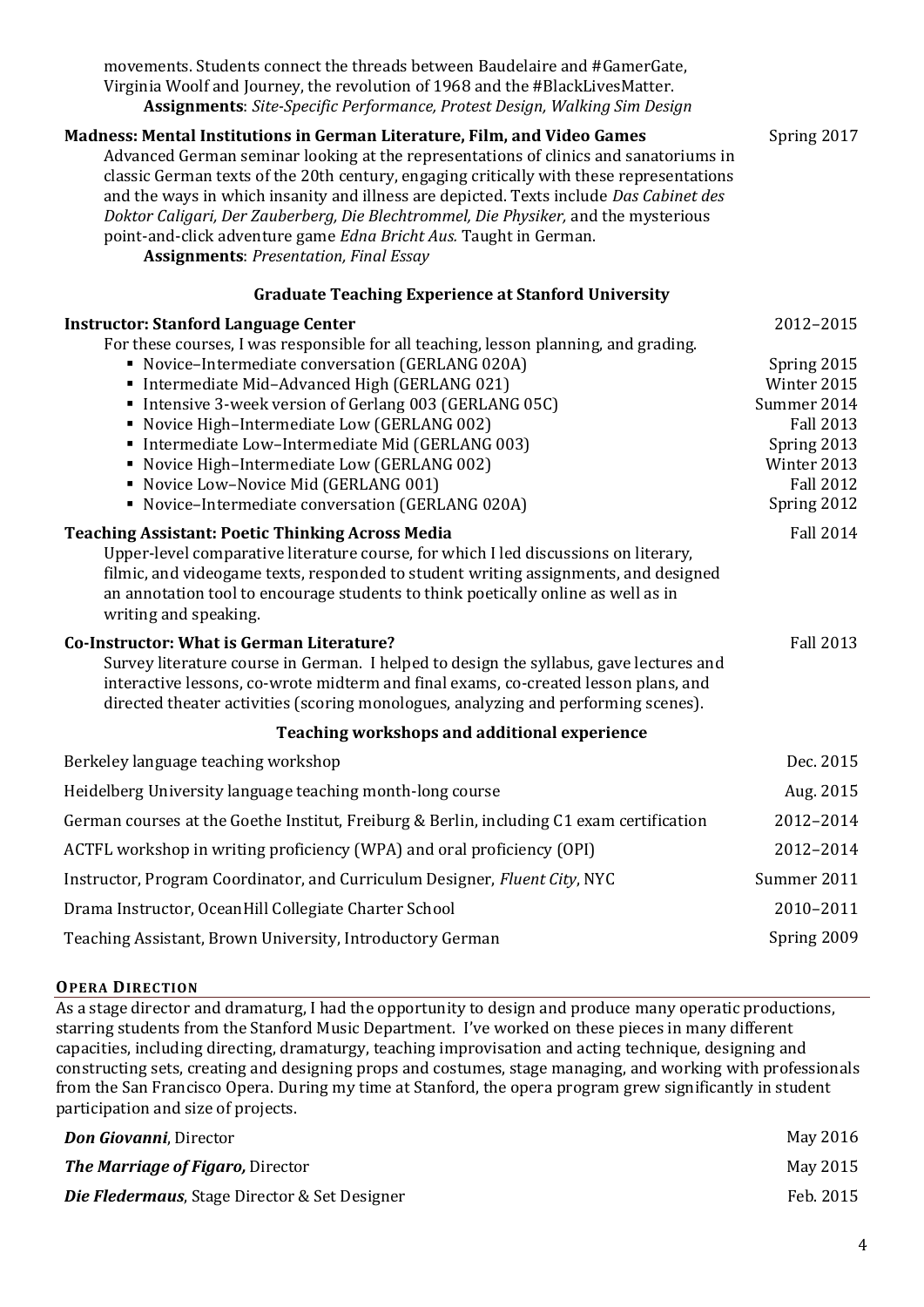| <b>Stanford on Avon, Stage Director (Arts Intensive Program Assistant)</b>                                                                                                                                                                                                                                                                                                                                                                                                                                                                                                                                                                                              | Sept. 2014                                |
|-------------------------------------------------------------------------------------------------------------------------------------------------------------------------------------------------------------------------------------------------------------------------------------------------------------------------------------------------------------------------------------------------------------------------------------------------------------------------------------------------------------------------------------------------------------------------------------------------------------------------------------------------------------------------|-------------------------------------------|
| Romeo and Juliet, Stage Director, Set Designer, & Stage Manager                                                                                                                                                                                                                                                                                                                                                                                                                                                                                                                                                                                                         | Nov. 2013                                 |
| Genevieve de Brabant, Stage Director & Set Designer                                                                                                                                                                                                                                                                                                                                                                                                                                                                                                                                                                                                                     | May 2013                                  |
| <b>Opera-tions, Stage Director &amp; Stage Manager</b>                                                                                                                                                                                                                                                                                                                                                                                                                                                                                                                                                                                                                  | Feb. 2013                                 |
| <b>Mozart on the Make, Stage Director (Arts Intensive Program Assistant)</b>                                                                                                                                                                                                                                                                                                                                                                                                                                                                                                                                                                                            | Sept. 2012                                |
| Der Jasager, Dramaturg & Concept Designer                                                                                                                                                                                                                                                                                                                                                                                                                                                                                                                                                                                                                               | Feb. 2012                                 |
|                                                                                                                                                                                                                                                                                                                                                                                                                                                                                                                                                                                                                                                                         |                                           |
| <b>DIGITAL HUMANITIES</b><br><b>Stanford Code Poetry Slam, Director</b>                                                                                                                                                                                                                                                                                                                                                                                                                                                                                                                                                                                                 | Feb. 2016                                 |
| I directed and co-founded the Stanford Code Poetry Slam series (CPS 1.0 in Nov. 2013,<br>CPS 1.1 in Feb. 2014, CPS 2.0 in Jan. 2015, Community Hack-a-Slam in May 2015, CPS 2.1<br>in February 2016). The CPS accepted international submission of code poems in any<br>language (computer or human), then selected finalists and invited them to present their<br>poem however they want (through vocal performance, compiling the program, creating a<br>video, etc.) followed by a group discussion. The CPS series received significant press<br>coverage and inspired similar events at several universities internationally. See<br>melissakagen.com for details. | & Jan. 2015<br>& Feb. 2014<br>& Nov. 2013 |
| The Musical Geography of Auschwitz<br>I coded a musical map that spatially visualizes where different songs were heard and<br>performed in Auschwitz-Main Camp and Auschwitz-Birkenau. Visitors could visually<br>explore these interactive maps, listen to clips of the songs (some of which I recorded),<br>and read descriptions of the music (taken from survivor testimonies). The project<br>resulted in several guest lectures, conference presentations, and a publication comparing<br>musical torture in Auschwitz and Guantánamo.                                                                                                                            | 2012-2013                                 |
| <b>Poetic Thinking Across Media Web Tool</b><br>I designed a new web tool for a pedagogical annotation website. My tool made the<br>website responsive to and reflective of the course themes, so that it wouldn't only be a<br>forum for annotating and posting comments, but also a developing course text itself. The<br>tool visualized how students moved online from one course to another, displaying their<br>"journey," in conjunction with the course theme of "orientation."                                                                                                                                                                                 | <b>Fall 2014</b>                          |
|                                                                                                                                                                                                                                                                                                                                                                                                                                                                                                                                                                                                                                                                         |                                           |
| <b>GRANTS AND AWARDS</b>                                                                                                                                                                                                                                                                                                                                                                                                                                                                                                                                                                                                                                                |                                           |
| Early Career Researcher Small Grants, Bangor University                                                                                                                                                                                                                                                                                                                                                                                                                                                                                                                                                                                                                 | May 2018                                  |
| For funding to attend the BACLS conference<br><b>Stanford Arts Institute Student Grant</b><br>For production of a site-specific performance of Mozart's Don Giovanni                                                                                                                                                                                                                                                                                                                                                                                                                                                                                                    | May 2016                                  |
| <b>DAAD Short-Term Research Grant</b><br>For archival research and working with colleagues in Köln, Berlin, and Nürnberg                                                                                                                                                                                                                                                                                                                                                                                                                                                                                                                                                | Sept. 2015                                |
| Spring Graduate Student Grant Competition, Stanford Europe Center<br>For archival research at the Österreichische Nationalbibliothek                                                                                                                                                                                                                                                                                                                                                                                                                                                                                                                                    | May 2015                                  |
| <b>Graduate Research Opportunity Grant, Stanford University</b><br>For researching operatic staging in Frankfurt                                                                                                                                                                                                                                                                                                                                                                                                                                                                                                                                                        | May 2015                                  |
| <b>Graduate Student Travel Grant, Modern Language Association</b><br>Funding to give two papers at the MLA convention in Vancouver, BC                                                                                                                                                                                                                                                                                                                                                                                                                                                                                                                                  | Jan. 2015                                 |
| <b>SPARK! Grant, Stanford Arts Institute</b><br>For production of a pedestrian performance of Mozart's Nozze di Figaro                                                                                                                                                                                                                                                                                                                                                                                                                                                                                                                                                  | Mar. 2014                                 |

Departmental funding to found and run the CPS series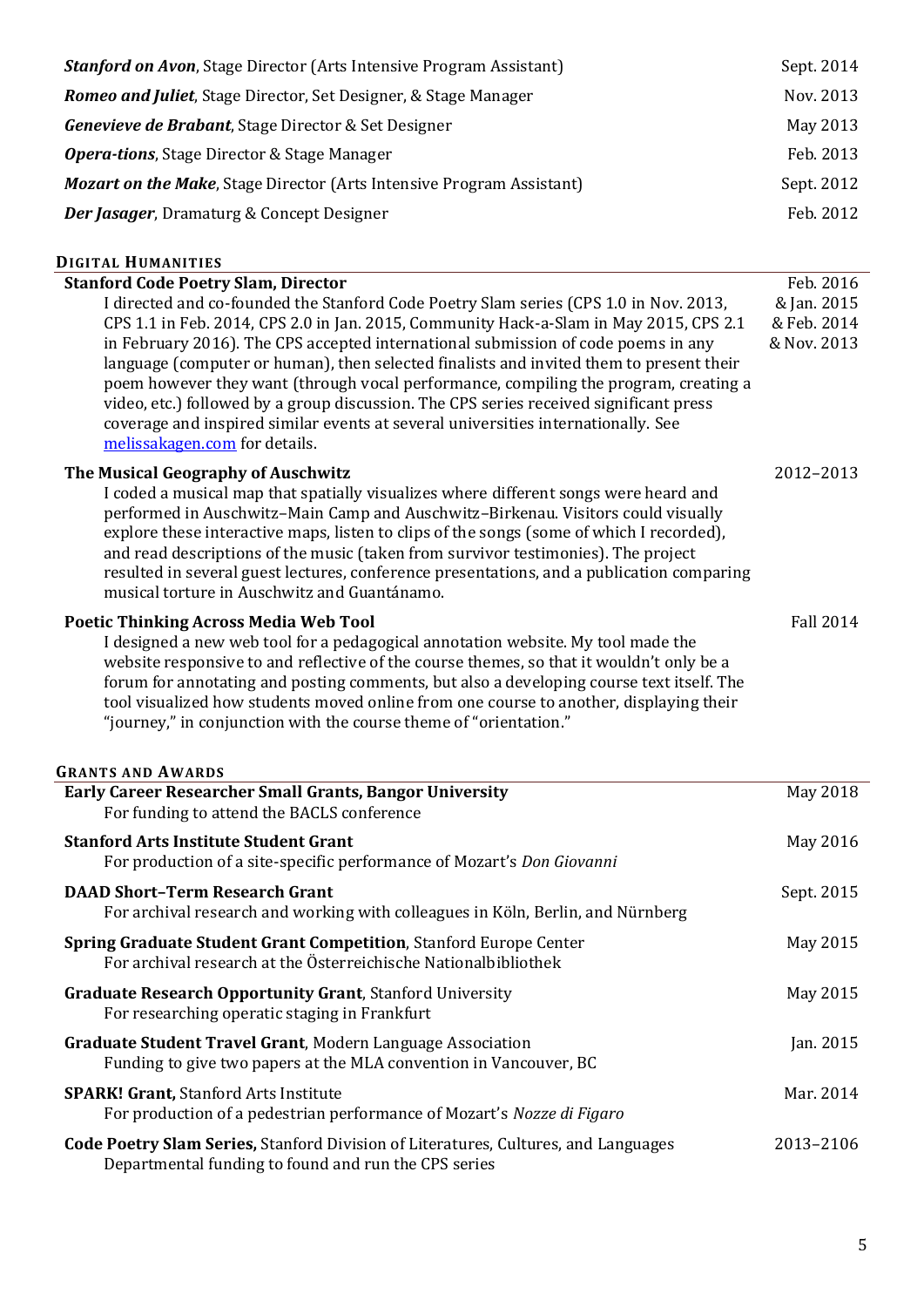| <b>SERVICE AND ADMINISTRATION</b>                                                                                                                                                                                                                                                                                                                                                                                                                |                  |
|--------------------------------------------------------------------------------------------------------------------------------------------------------------------------------------------------------------------------------------------------------------------------------------------------------------------------------------------------------------------------------------------------------------------------------------------------|------------------|
| Journal of Gaming & Virtual Worlds, Co-Editor                                                                                                                                                                                                                                                                                                                                                                                                    | 2019-present     |
| Editing (with Sonia Fizek) a peer reviewed gaming journal with issues 3x/year.                                                                                                                                                                                                                                                                                                                                                                   |                  |
| "Wandering Games" conference                                                                                                                                                                                                                                                                                                                                                                                                                     | Summer 2019      |
| Conceptualizing, applying for funding, and running a $\approx$ 40-speaker conference that<br>bridges academic game studies and the Welsh indie game dev scene.<br>http://wandering-games-conference.bangor.ac.uk/                                                                                                                                                                                                                                |                  |
| <b>Research Seminar Series Coordinator</b>                                                                                                                                                                                                                                                                                                                                                                                                       | 2018-2019        |
| Inviting and liaising with $\approx$ 20 visiting external speakers.                                                                                                                                                                                                                                                                                                                                                                              |                  |
| <b>BAFTA Juror: Welsh Videogame category</b><br>Served on the panel to determine the winner of the 2018 Welsh Videogame BAFTA<br>winner.                                                                                                                                                                                                                                                                                                         | Summer 2018      |
| <b>Peer Guide Coordinator</b><br>Corralled undergraduate student guides.                                                                                                                                                                                                                                                                                                                                                                         | 2017-2018        |
| <b>EPortfolio Advisor</b>                                                                                                                                                                                                                                                                                                                                                                                                                        | Summer 2016      |
| Advised graduate students on their ePortfolios.                                                                                                                                                                                                                                                                                                                                                                                                  |                  |
| <b>Language and Orientation Tutoring</b><br>Tutored incoming ESL graduate students.                                                                                                                                                                                                                                                                                                                                                              | Winter 2016      |
| <b>Tenure Track Digital Humanities Professor Search Committee</b><br>Grad student representative on a TT hiring committee.                                                                                                                                                                                                                                                                                                                       | 2013-2014        |
| <b>Conferences Organized at Stanford</b><br>In each case, this work involved co-conceptualizing the conference theme, building<br>and/or populating a conference website, communicating with presenters, arranging<br>travel details and catering, working with administrators in the DLCL and the<br>Stanford Institute for the Arts, arranging and testing technology, ensuring smooth<br>transitions during the event, and moderating panels. |                  |
| • Heroism in the Age of Beethoven<br>German Studies & Musicology Professional Conference                                                                                                                                                                                                                                                                                                                                                         | Winter 2013      |
| ■ Urban/Jungles<br><b>DLCL Graduate Student Conference</b>                                                                                                                                                                                                                                                                                                                                                                                       | <b>Fall 2012</b> |
| • Opera after Freud<br>German Studies & Musicology Professional Conference                                                                                                                                                                                                                                                                                                                                                                       | Winter 2012      |
| <b>SKILLS</b>                                                                                                                                                                                                                                                                                                                                                                                                                                    |                  |

# **Game Design and Programming**

Teaching proficiency in Gamemaker Studio 2 and Unity**;** basic proficiency in Java, Python, and C#

## **Human Languages**

German (near-native), Spanish (reading proficiency), French (reading proficiency)

**Music**

Classical piano, harpsichord, and classical voice training

#### **Theater**

Stage direction, production, stage management, set/props/costume/concept design, dramaturgy, supertitles, rehearsal accompaniment

#### **REFERENCES**

I have available through Interfolio current letters of recommendation from the following professors. Should those letters require supplementation, I offer the contact information of those recommenders. Further references can be supplied on request.